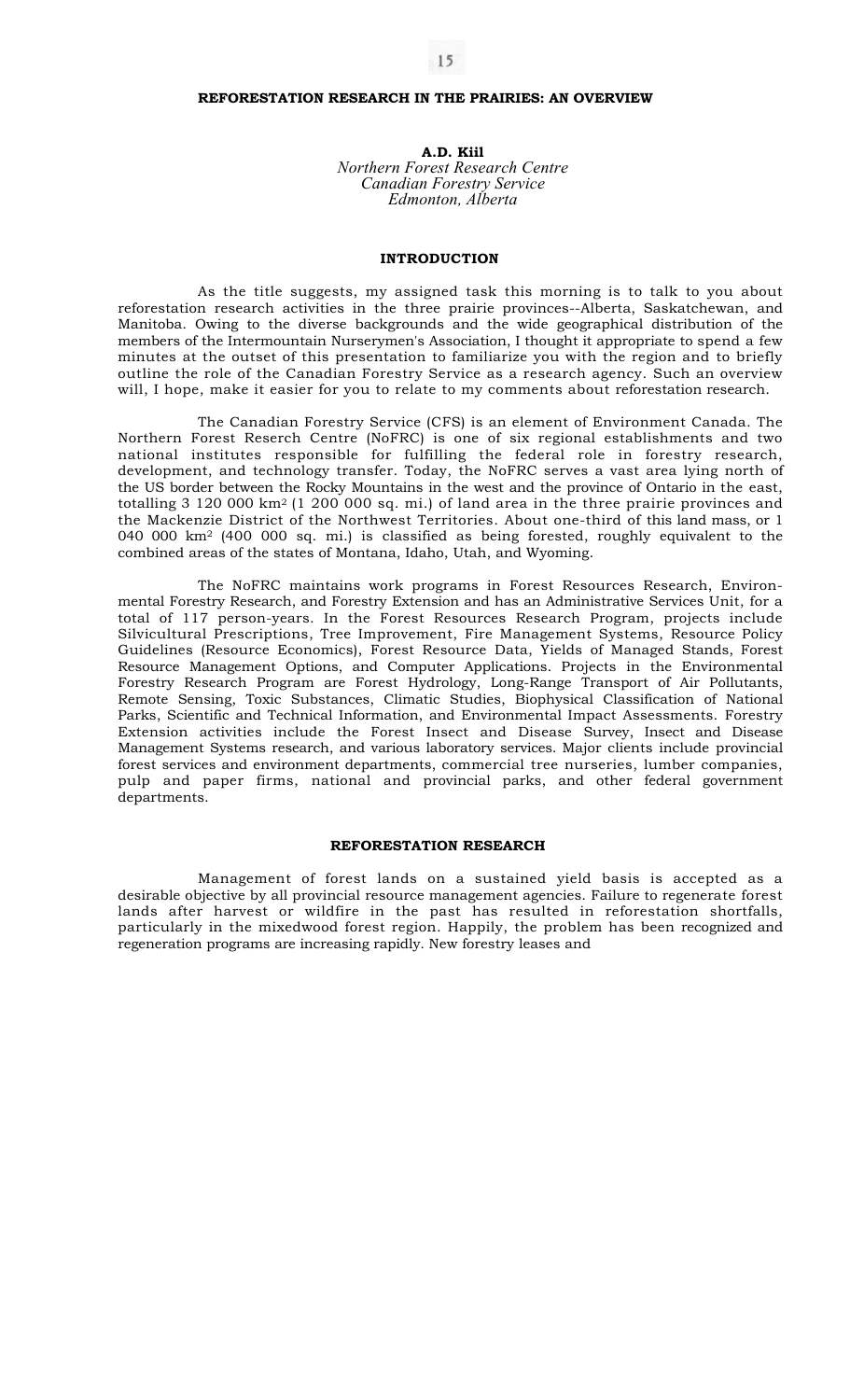agreements, such as the Forest Management Agreements *(FMAs)* in Alberta, contain stringent reforestation requirements. Similarly, the establishment of additional forest tree nurseries in recent years has resulted in a substantial increase in the production of containerized seedlings. In the area of reforestation research, the primary objective of the *CFS is* to provide forest management agencies with guidelines and prescriptions for prompt regeneration and growth of major commercial species and/or cover types. The actual work may range from basic to operational, according to needs of client agencies and the nature of reforestation activities in various parts of the region. I consider the following to be highlights of our reforestation research and technology transfer program in the prairies.

## **Nursery Operations**

Liaison with and service to both government and industrial nurseries across the region are provided by this study. During the 5-year period ending in 1980, the rapid expansion of nursery and greenhouse facilities has resulted in a three-fold increase in seedling production to over 50 million, with the result that the work is particularly relevant and in high demand in support of both bare-root and container production facilities. Regional nurseries are surveyed for problem identification and assessment, and recommendations are made to improve facilities and production schedules.

There is evidence that outplanting mortality is related to both cultural and pathological problems in the nursery system. The handling of seedlings, disease and weed control, improvements in cultural operations, and development of new techniques for seedbed treatments are therefore likely to contribute substantially to improved nursery practices. New work is under way to determine seedbed density effects and to develop a method for mechanical thinning of seedbeds.

# **Nursery Soil Fertility and Seedling Growth**

This study is concerned with the growing of bare-root and containerized coniferous stock under different fertilizer regimes and cultural practices to optimize production. Recent studies have dealt with seedling nutrition and soil amendments regarding the use of N, P, K, S, and peat. Recommendations have enabled nursery managers to use fertilizers more effectively and to improve stock quality. A manual entitled "Guidelines for Rearing Containerized Conifer Seedlings in the Prairie Provinces" has been published and is in widespread use throughout the region.

Current work stresses research and advice on production factors such as the growing medium and the use of water and fertilizers in both bare-root and container stock. Special emphasis is being placed on the maintenance of seedling quality throughout the production cycle. Since regional nurseries have recently expanded their operations, research and advisory services pertaining to soil fertility and tree nutrition have been stepped up accordingly.

#### **Storage of Winterized Containerized Conifer Seedlings**

Containerized seedlings are reared throughout the year; those reared in spring and summer, but not planted in the year of production, need to be stored over winter. This study addresses problems of preconditioning and storage of stock to reduce winter damage, a problem of particular importance in pine.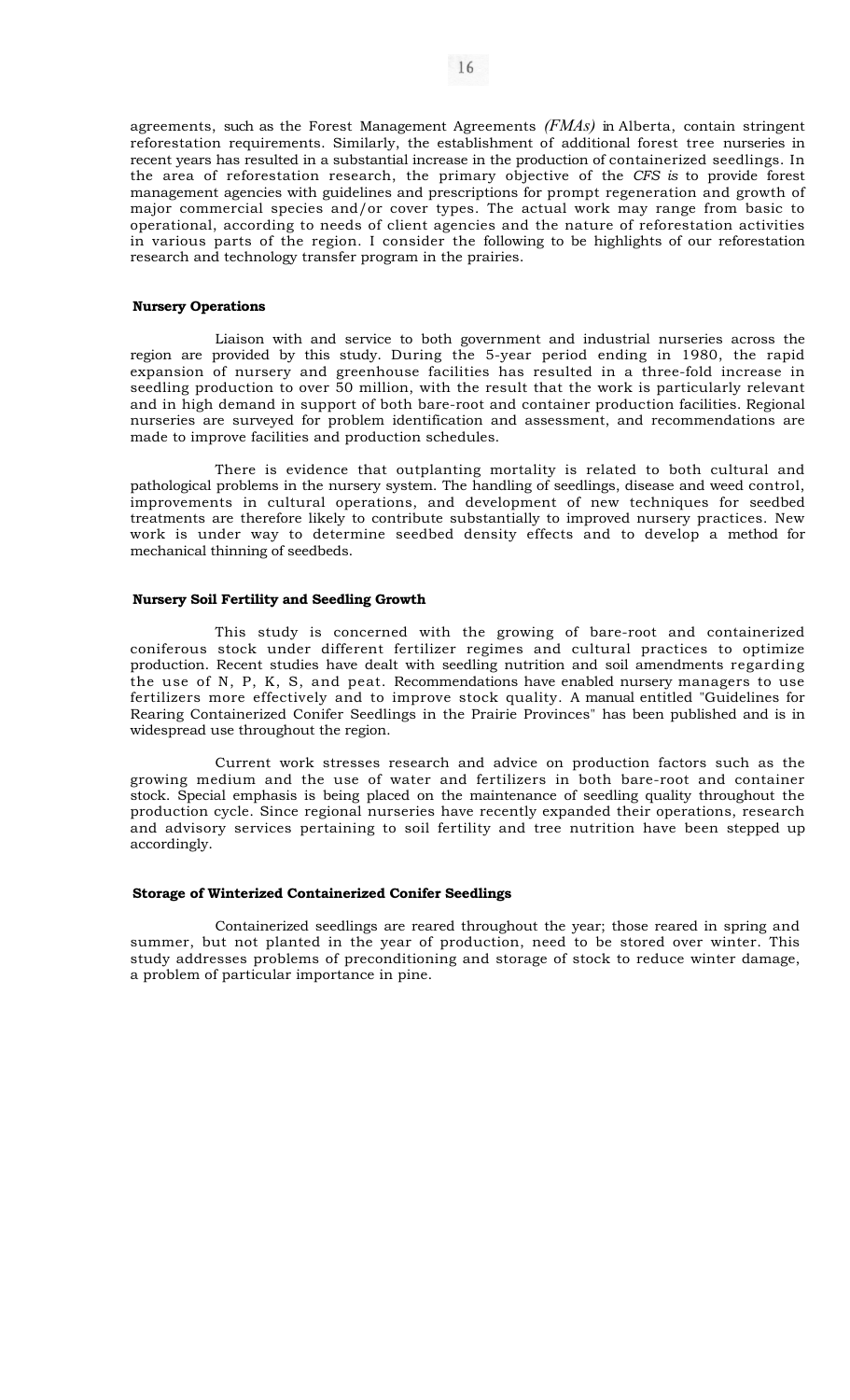Any program to increase the availability of seedlings for reforestation should provide 1) flexibility and safe storage of seedlings, 2) ease of handling of containerized seedlings, 3) an increased capacity for seedling production, and 4) protection against frost injury and dessication. Recent and ongoing research work includes the assessment of growth characteristics and mortality before and after outplanting and overwintering of pine and spruce seedlings in field demonstration plots. A new experimental seedling storage facility has been constructed and tested and has been found to be effective in reducing temperature fluctuations. A manuscript outlining guidelines for overwintering container stock is being prepared and will include a section on the detection of frost damage in coniferous seedlings.

## **Development of Silvicultural Prescriptions**

The need for site-specific prescriptions to improve success of reforestation and to maintain the long-term productivity of forest sites in the region is assessed in this study. We have concluded that a good deal of information needed to upgrade silvicultural practices in the region is already available but must be packaged in a form to be of optimal use in support of forest management decision-making. Efforts are under way to establish a silvicultural data bank, including the development of criteria for judging utility and reliability of research and operational data and for aggregating stock performance data. In a related development, the NoFRC has assumed responsibility for the establishment, maintenance, and updating of a data bank on site preparation, regeneration, prescribed burning, and stock performance for all regions of Canada. This data is being assembled with the assistance of provincial forestry agencies and will become an integral part of the national Forest Resource Data Program.

At present, a silviculturalist, a site productivity specialist, and a physiologist are assigned to the silvicultural prescriptions project, the latter two at an early development stage of research work. The site specialist will be concentrating on forest site relationships, initially using biogeoclimatic data as one aspect of field study. The physiologist will probably concentrate on seedling conditioning and field performance, with emphasis on roots.

#### **Field Performance of Planted Stock**

This study is aimed at documenting the growth rates and survival of forest plantations throughout the region, providing background information for reforestation prescriptions. The work involves cooperative research trials with provincial agencies and pulp and paper companies as well as in-house research.

Research plantations of bare-root stock were established in this region as early as the 1920s and continued into the 1950s by the CFS and its predecessors. The oldest are located in Manitoba and Saskatchewan, and several are still intact. By the early 1960s emphasis was directed to container planting, and several research and trial plantations were and continue to be established. Performance data are available for a number of container types with various rearing regimes for periods up to 20 years.

While these older plantations are most useful for determining performance on a variety of sites for a number of coniferous species, both native and exotic, there are problems associated with stand dynamics that still require research. The impact of losses due to insects, diseases, animals, and climate has not been fully documented. In some cases ingress occurs after reforestation. These factors must be considered when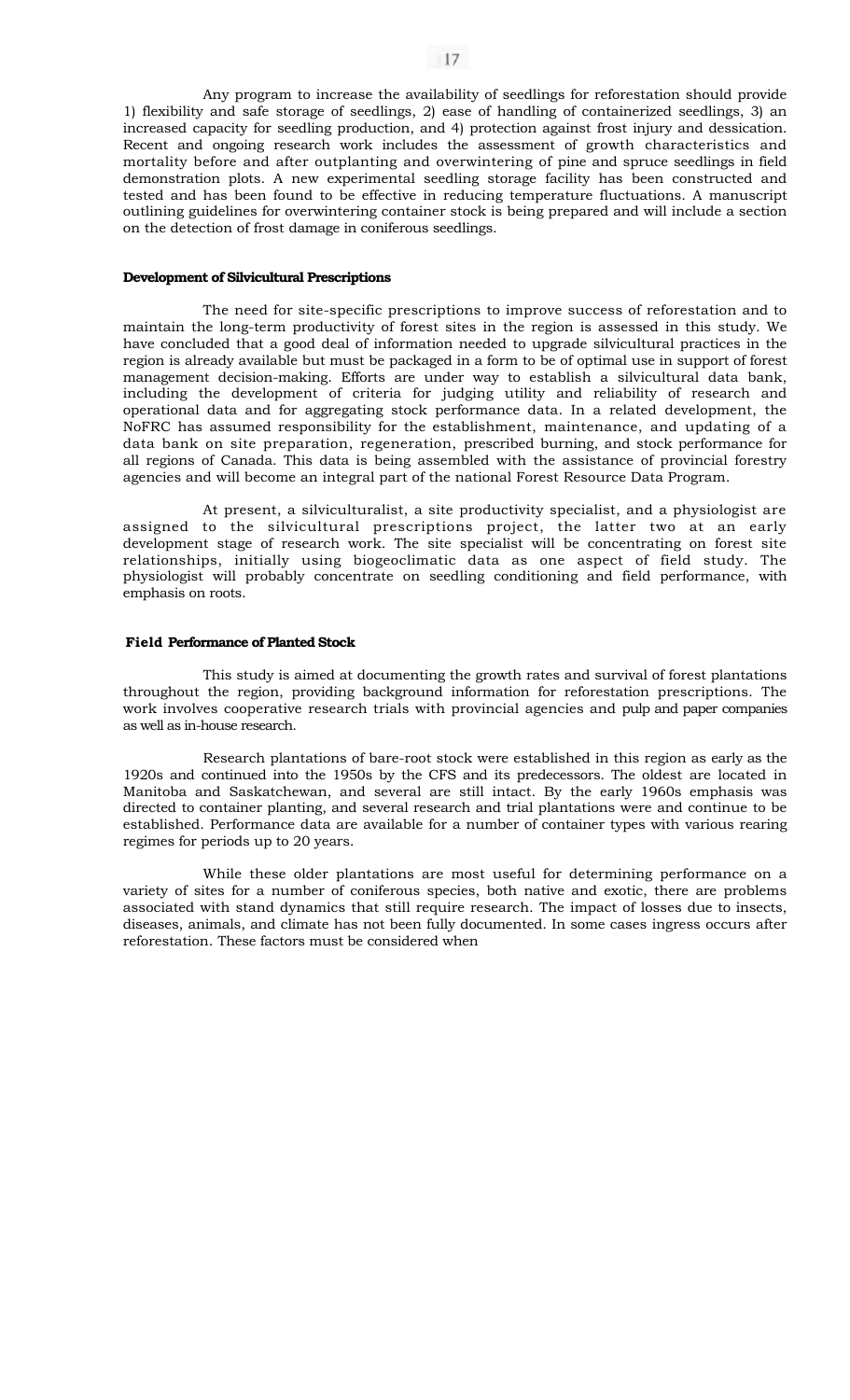determining initial spacing and juvenile thinning regimes. Studies to document these losses have been initiated in Alberta and Manitoba.

Performance data are necessary as input to intensive forest management simulation models currently being developed. Although existing research plantations will be helpful, there is a need for the establishment of many more plots or trials to provide a data bank of performance information, including all usable CFS research plots, which will permit accurate determination of future yields on forest lands. Subsequently, a new study has been initiated to assess tree mortality attributable to insect and disease attacks from time of plantation establishment until crown closure at age 25 to 35 years. An estimate of this mortality will be obtained by establishing plots in a number of stands of different age classes and on a variety of sites. The intent is to prepare composite survival curves for each site to gauge pest damage in plantations and to determine the feasibility of obtaining quantitative estimates of these effects on tree mortality and growth loss.

A new study is also under way to determine the amount and quality of seed available, particularly for white spruce. Seed production and quality are known to fluctuate markedly from year to year. In years when the cone crop is light, insect and disease damage is often severe and results in over 90% seed destruction. The study involves the collection of cone samples from seed producing agencies in the prairie provinces, cone dissection, and the identification of insect pests causing the damage. This information will help us to assess the severity of the problem and to devise remedies before forest managers demand immediate answers in support of intensive management.

#### **Control of Pests and Vegetation in Managed Stands**

The development and assessment of the use and effectiveness of herbicides and pesticides as forest management tools are being investigated. From 1972 to 1979, efficacy tests were conducted with numerous insecticides, and sufficient data have been submitted for the registration review of 22 chemical products for the control of 33 insect pests attacking 22 species of trees and shrubs.

The release of conifers from brush, weed, and grass competition is a serious concern in the prairie provinces, especially in the mixedwood region. We have recently initiated, in cooperation with the Alberta Forest Service (AFS), small-scale field trials to evaluate the effects of selected herbicides on competing vegetation. Preliminary assessments have been made at all test plots established in 1980 and 1981 to monitor results of conifer release, site preparation, and artificial (chemical) thinning following different application dosages, formulations, and techniques. Various formulations of Velpar have given generally good to excellent control of unwanted vegetation on conifer release sites. Hyvar shows potential for chemical thinning of dense pine stands. Foresters consider herbicides to be a very promising tool, but care must be exercised to ensure that adverse environmental impacts and public health hazards are at acceptable levels.

## **Tree Improvement**

This project includes a) plantation performance experiments on genetic variation within forest species among populations of varying origins (provenance experiments initiated from 1955 to 1972) and b) a breeding program initiated in 1967, intended to increase productivity of jack pine plantations by means of genetic improvement. About 90-95% of project resources are expended on the jack pine breeding program.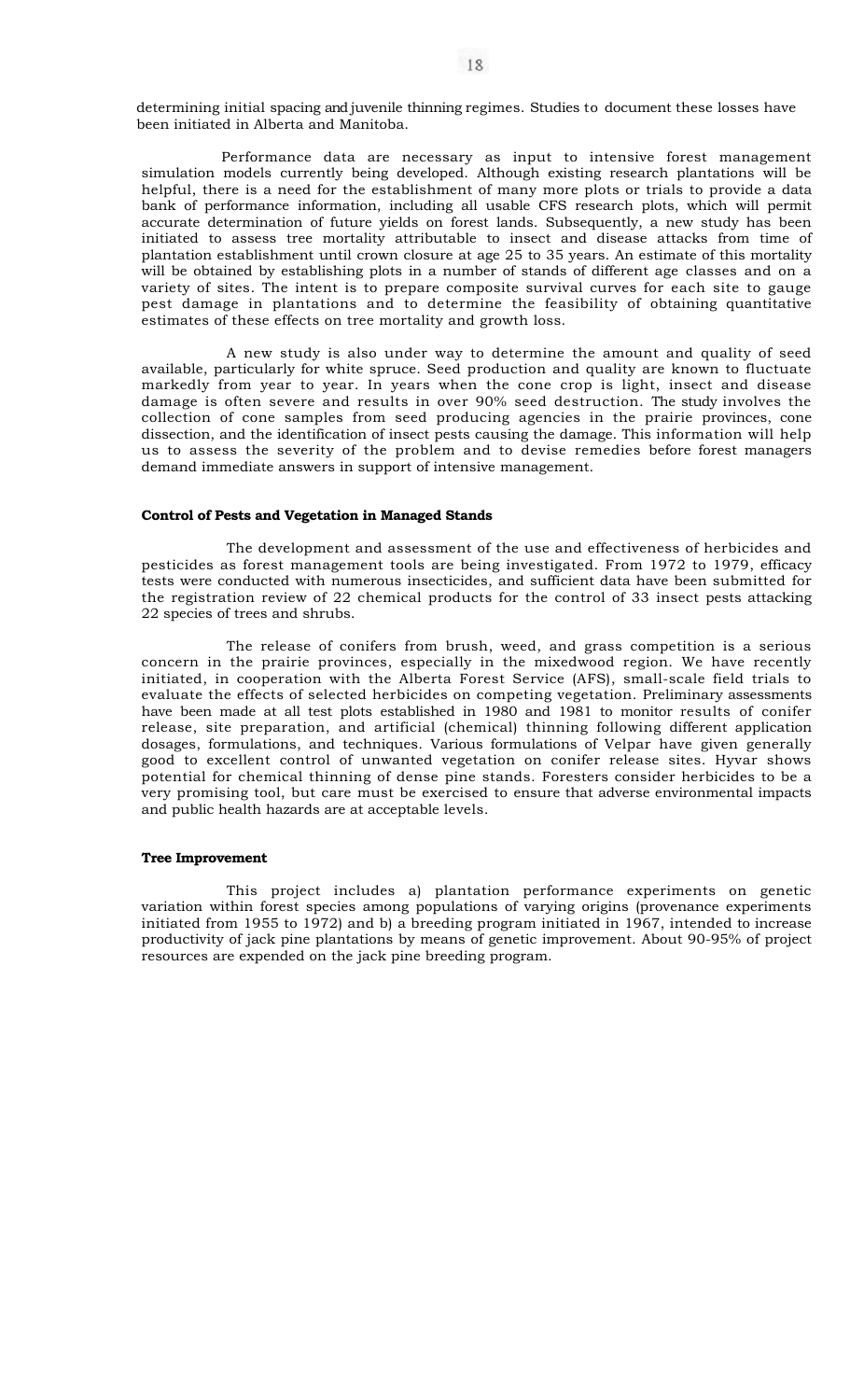Progress on the breeding program has included selection of parent trees; establishment of twelve replicated family-test plantations; establishment of two preliminary clone banks, a permanent clone bank, and a seedling seed orchard; selection of about 50 parent clones top-ranked for fifth-year progeny height in the family tests, production of seed orchard grafts of the selected clones for use by client agencies; and selection thinning of the seedling seed orchard. Preliminary results indicate a 12% gain in height growth attributable to genetic selection. A comprehensive report on the program is being prepared.

Activities in the next **3** years will include measurement of family-test plantations at 10 years from planting; controlled pollination followed by seedling clone production, as well as grafting; using selected parent and progeny clone bank grafts, and analysis of family test data to refine breeding tactics and strategies in order to maximize genetic gain.

## **Yields of Managed Stands**

With increasing forest harvesting in the region, the need is increasing for reliable information on growth and yield of stands under a variety of conditions. We continue to collect such data from growth-plot remeasurements and to analyze and publish the information as yield tables or models. Yield tables for the most important commercial forest types in the region have been developed. Work is now in progress to develop, or adapt, computerized growth simulation models for our stands, to be used for growth and yield predictions in updating forest inventories as well as for predicting the outcome of various silvicultural treatments.

At present, two stand treatments are of particular interest to us for improving merchantable yield: a) thinning, b) fertilization. Studies are in progress to obtain information on growth response to different treatment levels in lodgepole pine, jack pine, and aspen. A major part of the effort is concentrated on lodgepole pine, a commercially important species that often regenerates in over-dense stands. In such stands, tree growth is reduced and early thinning offers an opportunity to as much as double merchantable yield at harvest. We are monitoring growth response after both selective and nonselective (mechanical-strip) thinning of different intensities, the latter being a low-cost approach.

As in agriculture, mineral fertilization in forestry can play an important role in improving crop yields. We are conducting studies in lodgepole pine to give us some answers as to what age, site, and nutrient combinations would give optimal response and final yield.

With ever-larger areas of forests being harvested each year in the region, the level of initial stocking of regeneration and the spacing distance in plantations assume great importance in terms of both establishment costs as well as consequent growth and yield of the new stands; therefore, standards for regeneration have been developed. NoFRC scientists are involved in a cooperative study with the AFS to gain better insight into the dynamics of ingress and regeneration development under different conditions to enable us to refine stocking standards. Studies are continuing into stand development at different initial spacings--for lodgepole pine in Alberta and jack pine, red pine, and white spruce in Manitoba.

In addition to these ongoing programs in growth and yield, some pressing problems arise from time to time that require immediate attention. For instance, just